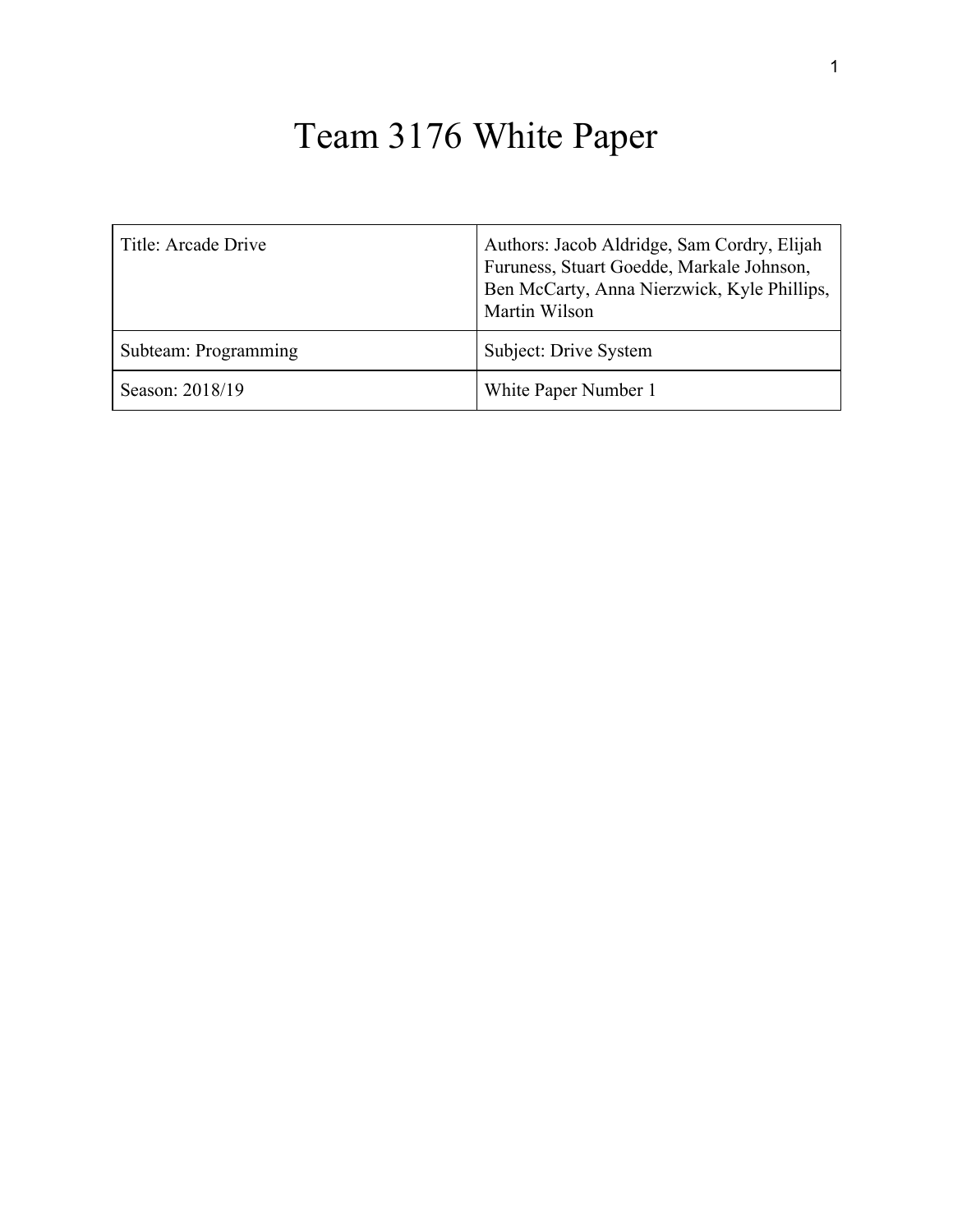#### Table of Contents

| Abstract                         | $\mathbf{3}$            |
|----------------------------------|-------------------------|
| <b>Definitions</b>               | $\mathbf{3}$            |
| <b>Process</b>                   | $\mathbf{3}$            |
| Research                         | 3                       |
| <b>Actual Coding</b>             | 3                       |
| PC Setup                         | $\overline{3}$          |
| <b>Inverse Kinematics</b>        | $\overline{4}$          |
| Coding                           | $\overline{4}$          |
| Issues                           | $\overline{4}$          |
| <b>Arcade Drive Coding</b>       | $\overline{\mathbf{4}}$ |
| Variables                        | $\overline{4}$          |
| Algorithm                        | 5                       |
| Testing                          | 5                       |
| Problems and Solutions           | 6                       |
| <b>Efficient Problem Solving</b> | 6                       |
| Excel                            | $\tau$                  |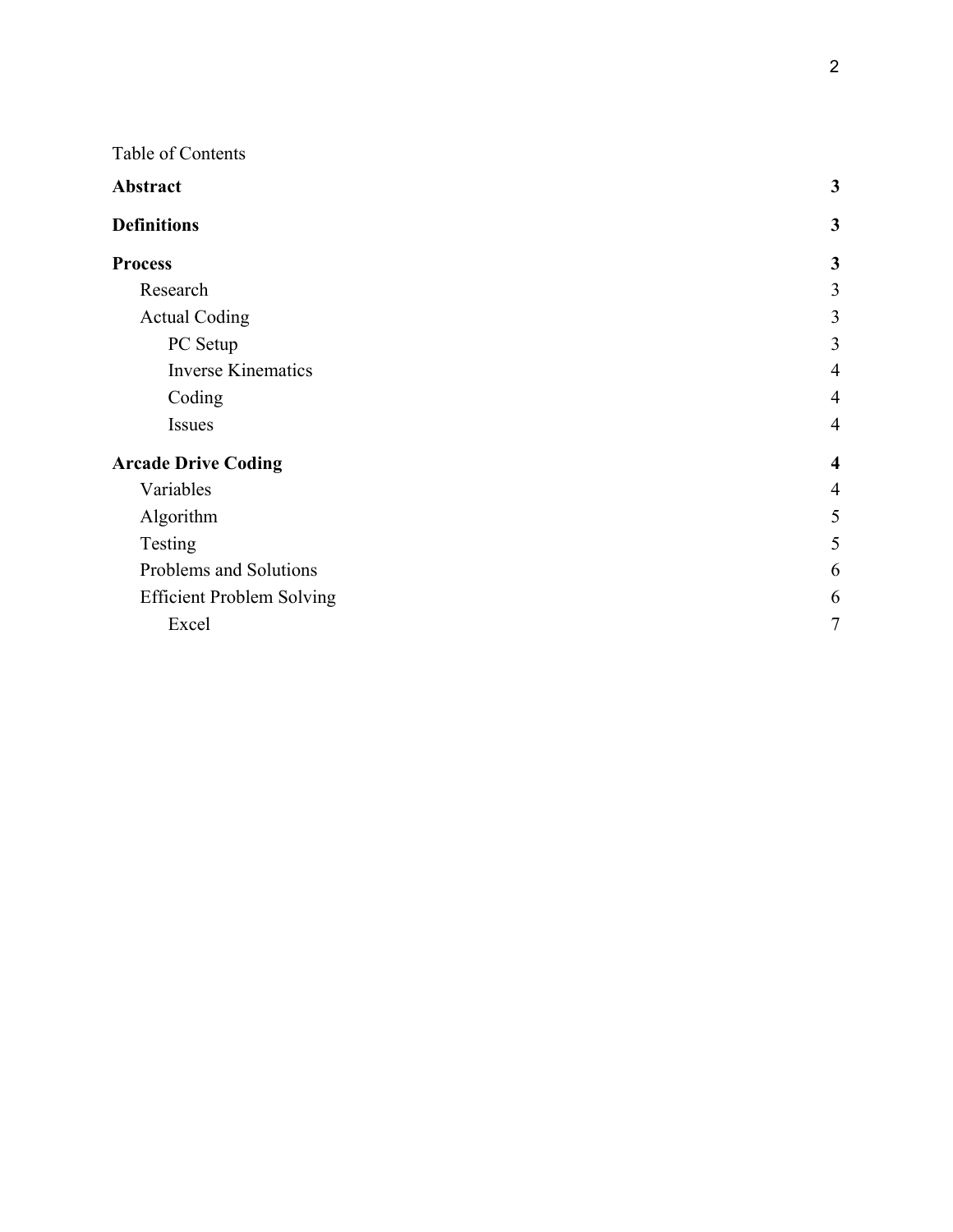# <span id="page-2-0"></span>Abstract

This paper documents the process and proof for using Arcade Drive for robots. The paper is oriented for the general FIRST community interested in learning the basics of programming an Arcade Drive for movement controls. The goal of the algorithm is to allow the joysticks to direct the robot's movement through the X- and Y- axes, as well as the magnitude.

# <span id="page-2-1"></span>Definitions

Arcade Drive - Refers to a method of steering via joysticks, in which one controls magnitude and the other direction. Which joystick controls which is up to driver preference, and is a rather controversial subject.

Joystick - Refers to a method of inputting directives to the robot to control its direction or magnitude. It relays this information to the robot through its USB connection to the computer directing the robot.

# <span id="page-2-2"></span>Process

### <span id="page-2-3"></span>Research

When we need information about a topic, we first ask mentors or veteran team members for their knowledge to help us. If they don't know, we use the Internet to find resources to help us with what we need to do. We try to find FRC sources when browsing the Internet for help.

### <span id="page-2-4"></span>Actual Coding

#### <span id="page-2-5"></span>PC Setup

To set up your PC you should have a few applications. You need a development environment such as Eclipse, Microsoft Visual Studio, etc. The language that will be used in this white paper is Java. We also use WPILib which is a digital library that allows us to use FRC code.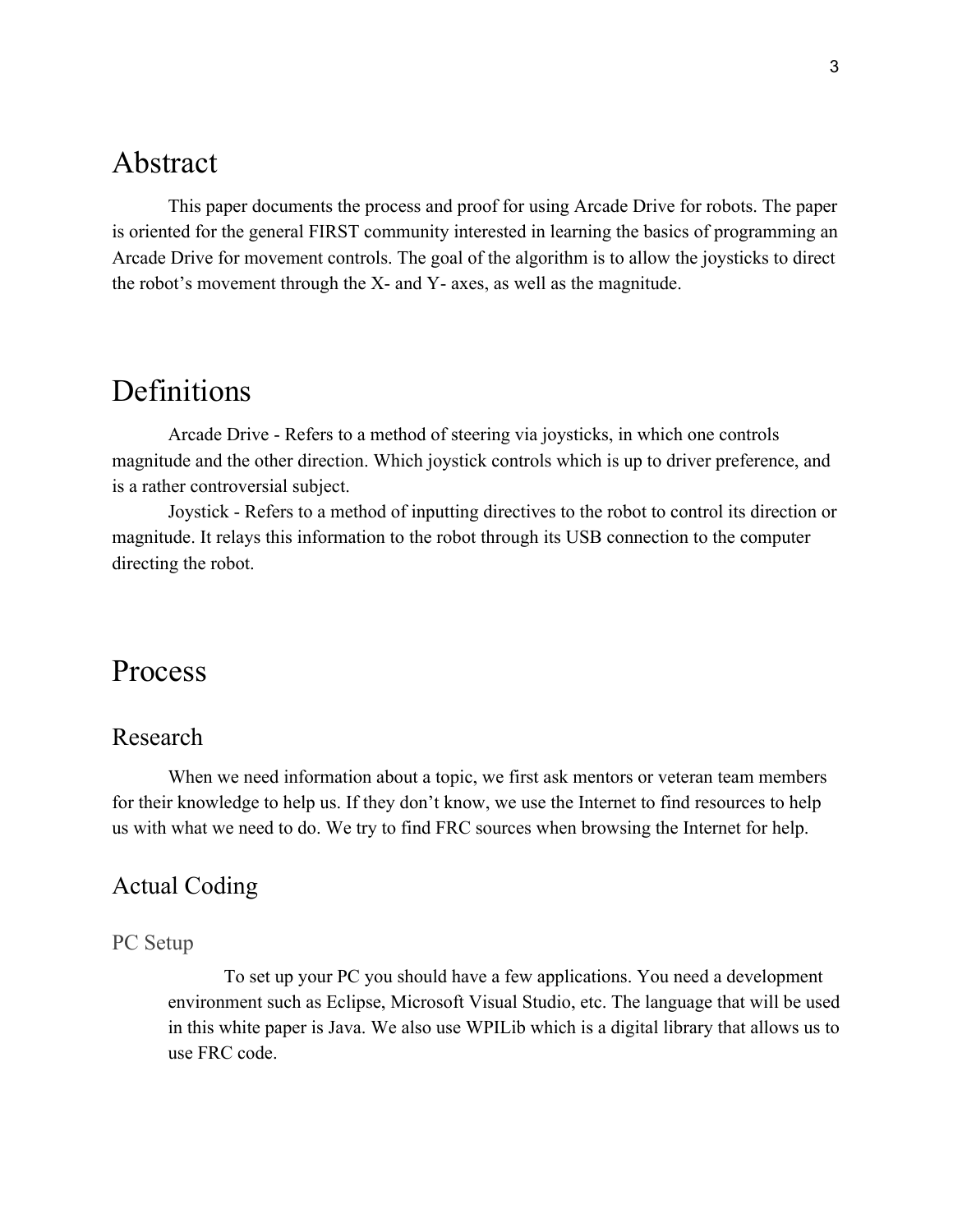#### <span id="page-3-0"></span>Inverse Kinematics

Inverse Kinematics is a style of thinking where you create a table of possible inputs and desired outputs and figure out what code is needed to get from input to output. Usually this involves doing quite a bit of math. A quick way to check the equation is to use Excel (see Excel section).

#### <span id="page-3-1"></span>Coding

Test Driven Development (TDD) is a process of trial and error that can be used with Inverse Kinematics. TDD is just coding something and seeing if it works in practice. In Arcade Drive, you would need to do several steps to get it to work. First, you need to make your robot an instance of the Iterative Robot class (found in WPILib). From there you need to define and instantiate your motors, joysticks, and any other variables you might use. Finally, you code whatever algorithm that you gott from doing Inverse Kinematics.

#### <span id="page-3-2"></span>Issues

There was some problems with the logical thinking, so we had to rethink our algorithm and fix it. We also had code problems so we had to test code frequently and in different parts so if we knew if there were problems in sections of the code.

 We had joystick problems because they were returning weird values (see Problems and Solutions). There also seemed to be a problem with the RoboRIO, so we did not have a robot to test the code on during some of offseason.

# <span id="page-3-3"></span>Arcade Drive Coding

#### <span id="page-3-4"></span>Variables

Victors are the physical motor controllers for a robot. The logical way to name Victors is with camel case. An example of a possible name of a Victor using camel case would be leftVictor. Make sure you always double or even triple check your port numbers.

Joysticks are a way to give instructions to a robot. You should always logically name your Joystick variables with camel case as well. And again you should double check your port numbers to match the USB ports.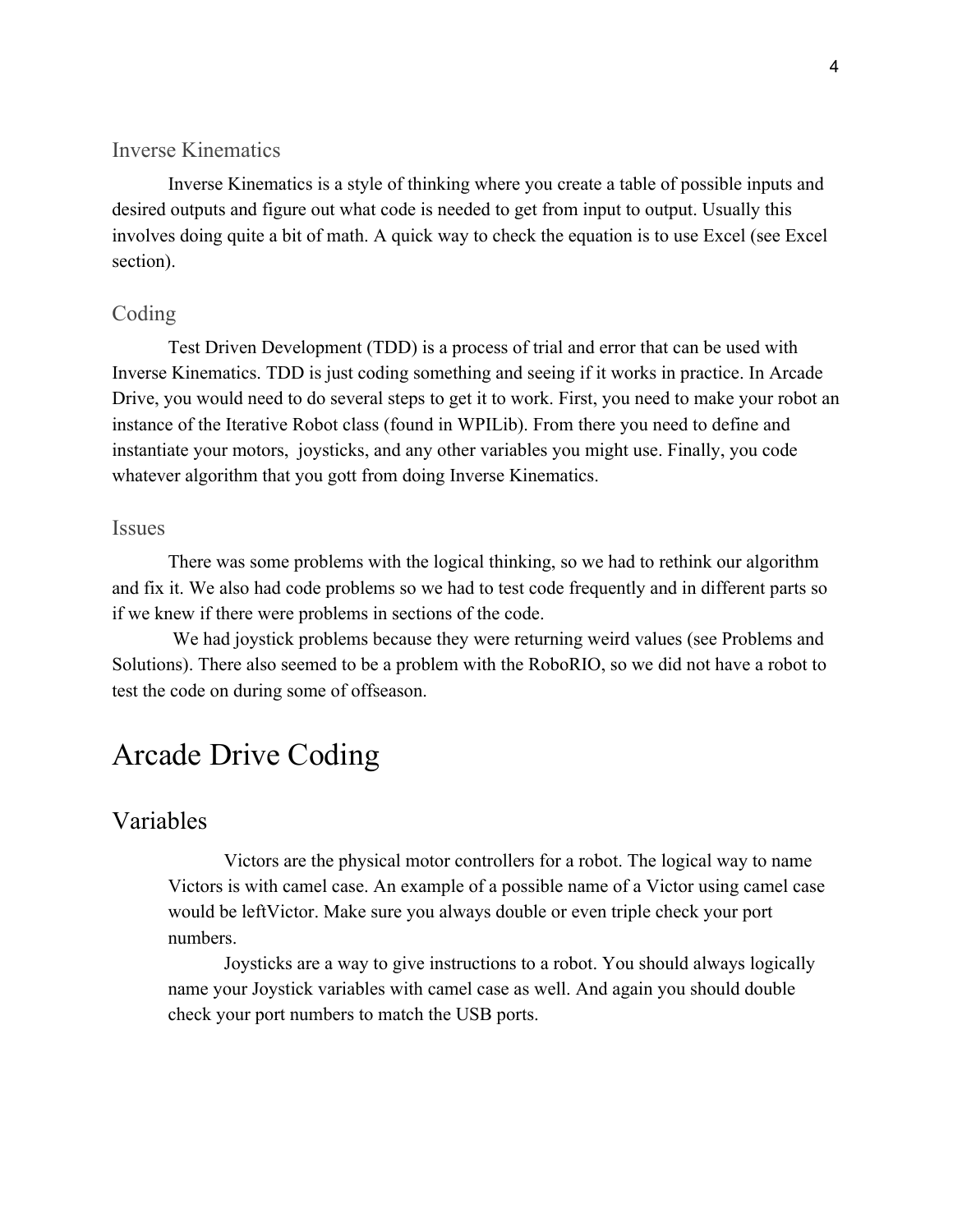### <span id="page-4-0"></span>Algorithm

Our algorithm is to make the robot drive in Arcade Drive. To get the motors to work properly, you have to make it so that the motors are set for speed plus or minus turn, depending on several factors. In Arcade Drive, you need to set the right motors on the robot to speed plus turn and the left motors to speed minus turn. Also, if the speed is negative, you would need to switch the signs for these equations. If you do not comprehend, look at the code below and apply Inverse Kinematics.

```
Joystick speed = new Joystick(0);
Joystick turn = new Joystick(1);
Victor leftMotors = new Victor(0);
Victor rightMotors = new Victor(1);
@Override
public void teleopPeriodic() {
 if(speed.getY() >= 0) {
   leftMotors.set((speed.getY() + turn.getX()) * 0.5);
   rightMotors.set((speed.getY() - turn.getX()) * 0.5);
 else\left\{ \right\}leftMotors.set((speed.getY() - turn.getX()) * 0.5);
   rightMotors.set((speed.getY() + turn.getX()) * 0.5);
  }
```
# <span id="page-4-1"></span>Testing

It was difficult to test when we didn't have access to a working robot, but when we did we had a substantial issues. We learned from each test and tried to figure out what was wrong with our code. We isolated sections at a time to by testing out either forward, backwards, and turning. When we were testing such functions, we took mental notes of what was going well and what was going wrong.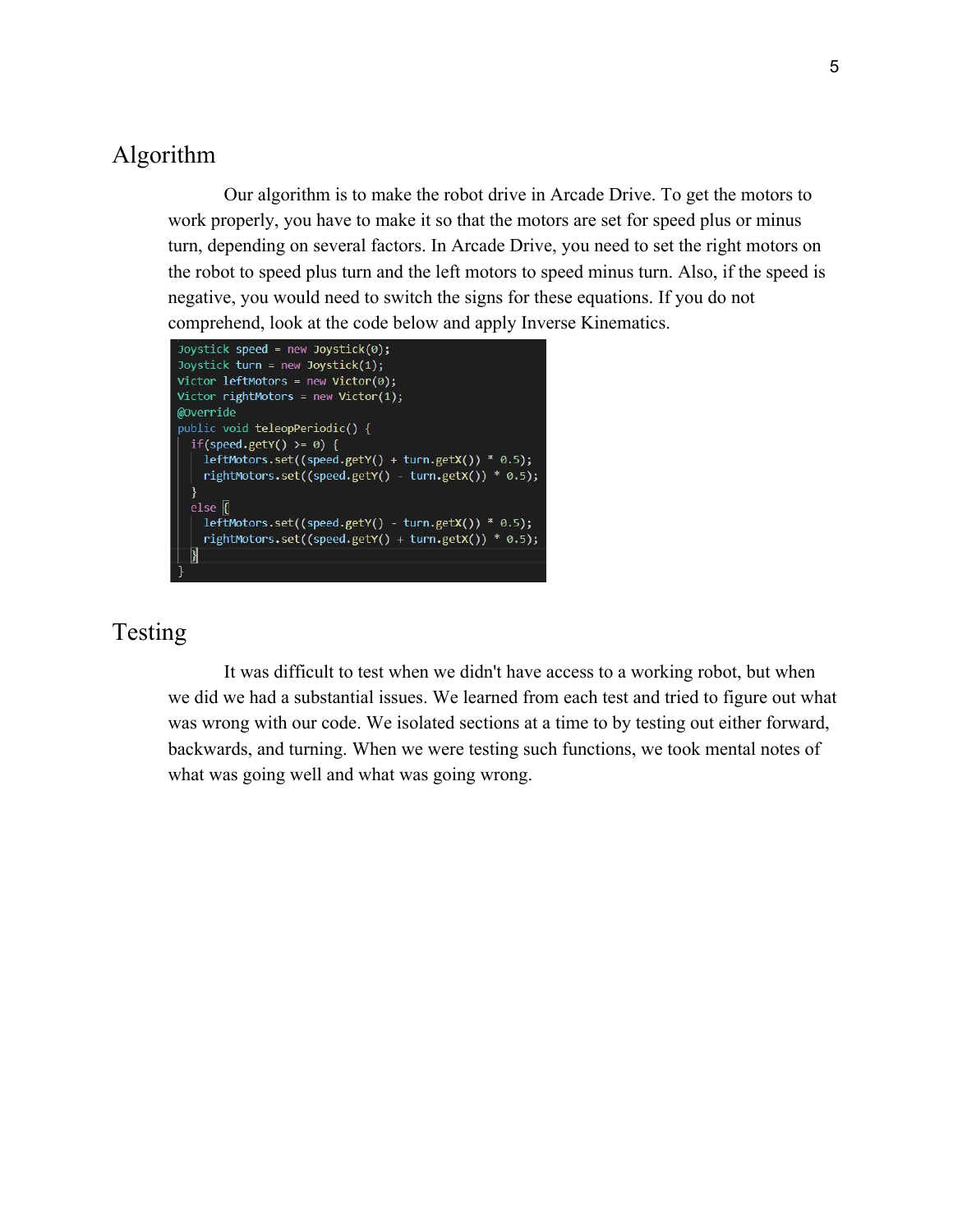### <span id="page-5-0"></span>Problems and Solutions



One of the problems we came across when programming Arcade Drive was the fact that the code was reading the Y-Axis when we were calling the X-Axis and vice versa. In our Arcade Drive, velocity should the Y-Axis and speed should by the X-Axis. As you can see, this wildly changed what the robot did. The best solution that we came up with is to reverse what axes we call, so that it reverses again. Though this does not logically make sense, it does in practice.

Another problem we ran into was that the Y-Axis was being inverted. This means that the joystick, when being pushed forward, returns a value of -1. When being pulled backward, it returns 1. We believe that the joysticks could have been flight joysticks, which would explain this anomaly. This could also be explained by a mechanical issue. Our solution to this problem was to multiply every time that we wanted to call the Y-Axis by -1.

# <span id="page-5-1"></span>Efficient Problem Solving

To problem solve efficiently, we recommend using the following tips:

- Consider everything that could be creating problems so you don't get stuck on something that isn't causing a problem
- Do not fixate on one thing that you believe is creating the issue; try to be open minded
- Narrow down your potential problem makers to a few components of the robot before going in depth

Excel is also a very handy tool when checking equations. You can make a table to quickly check equations by inputting desired inputs into the equation.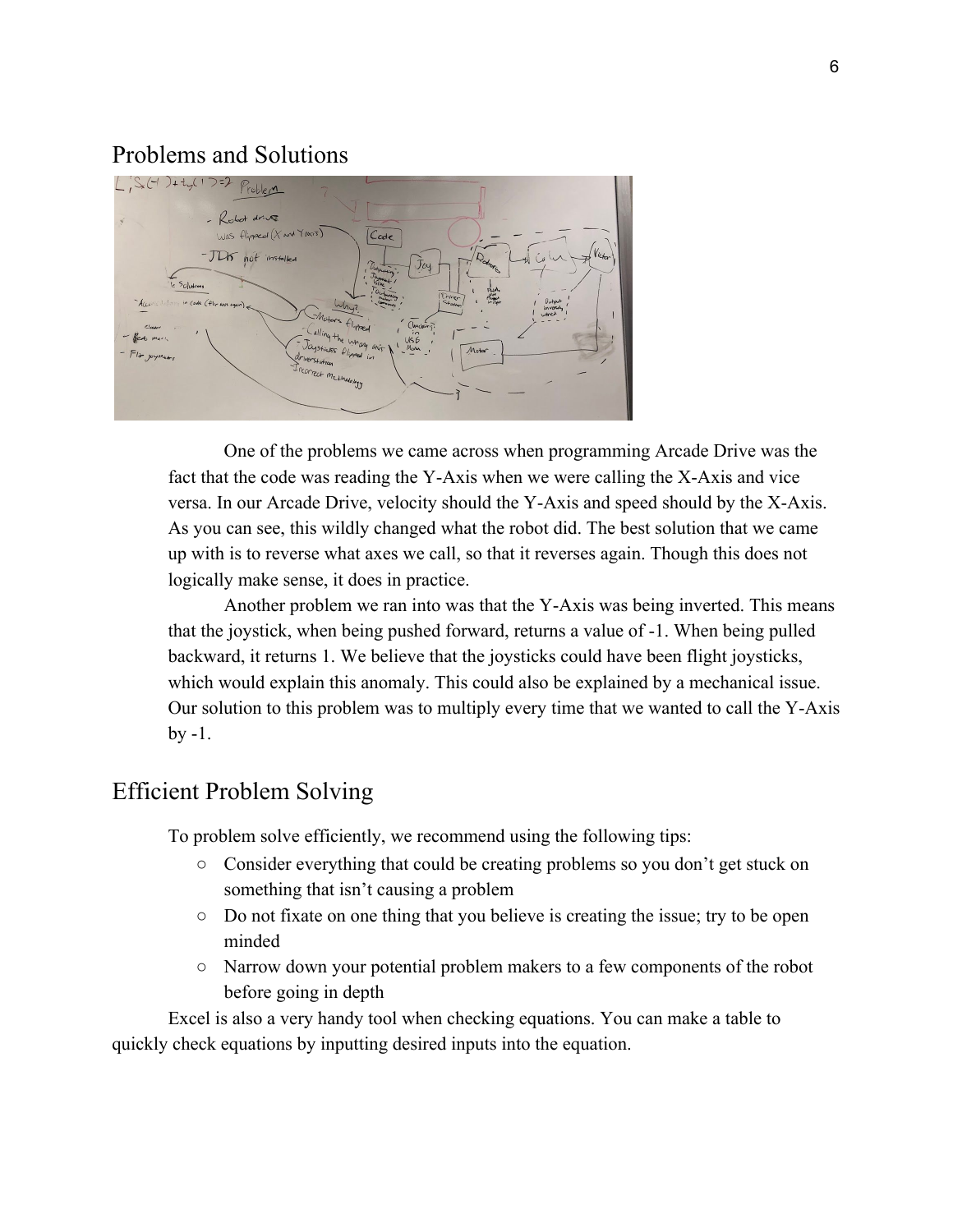<span id="page-6-0"></span>Excel

When doing math in Excel, you always have to put a "=". To get a value from a cell, use the column letter and row number, like "A5". To do basic operations, use the symbols common for those operations, examples are below.

- Add:
- Subtract:
- Multiply:

● Divide:

To take the square root of the value of a cell, use the syntax  $SQRT$  (cell#). The example below would return the square root of cell I4.

• Square Root:  $\hat{f}$  = =  $\frac{5}{x}$  =  $\frac{5}{x}$ 

To raise the value of a cell to a power, use the syntax POW(cell#, power). The example below would return I4 squared.

• Exponents:  $\int \hat{x}$  =POW(14, 2)

To get the row number of the cell you are working on, use the syntax ROW(cell#). ROW(D14) would return 14.

To round a number, use the syntax ROUND(cell#, digits after decimal). ROUND(C6, 3) would return cell C6 rounded to 3 decimal places.

To select multiple cells, use the syntax  $cell1:cell2$ . You can use this to select cells or a column. You can also use this to select two corners and Excel will find the cells in that box.

To take the sum of a group of cells, use the syntax SUM (cell1:cell2). To find the average of a group of cells, use the syntax AVERAGE(cell1:cell2). (Note: both SUM() and AVERAGE() must have multiple cells specified.)

To quickly copy an equation across multiple cells, click on the cell that holds the equation you wish to copy. Then a blue square will appear in the lower right corner of the cell. Drag this around; the equation will copy to any box within the box you created.

A detail to keep in mind is that Excel will automatically change any cell names specified in the equation. This means that any cell that you want to be a constant in the equation must be typed in by hand.